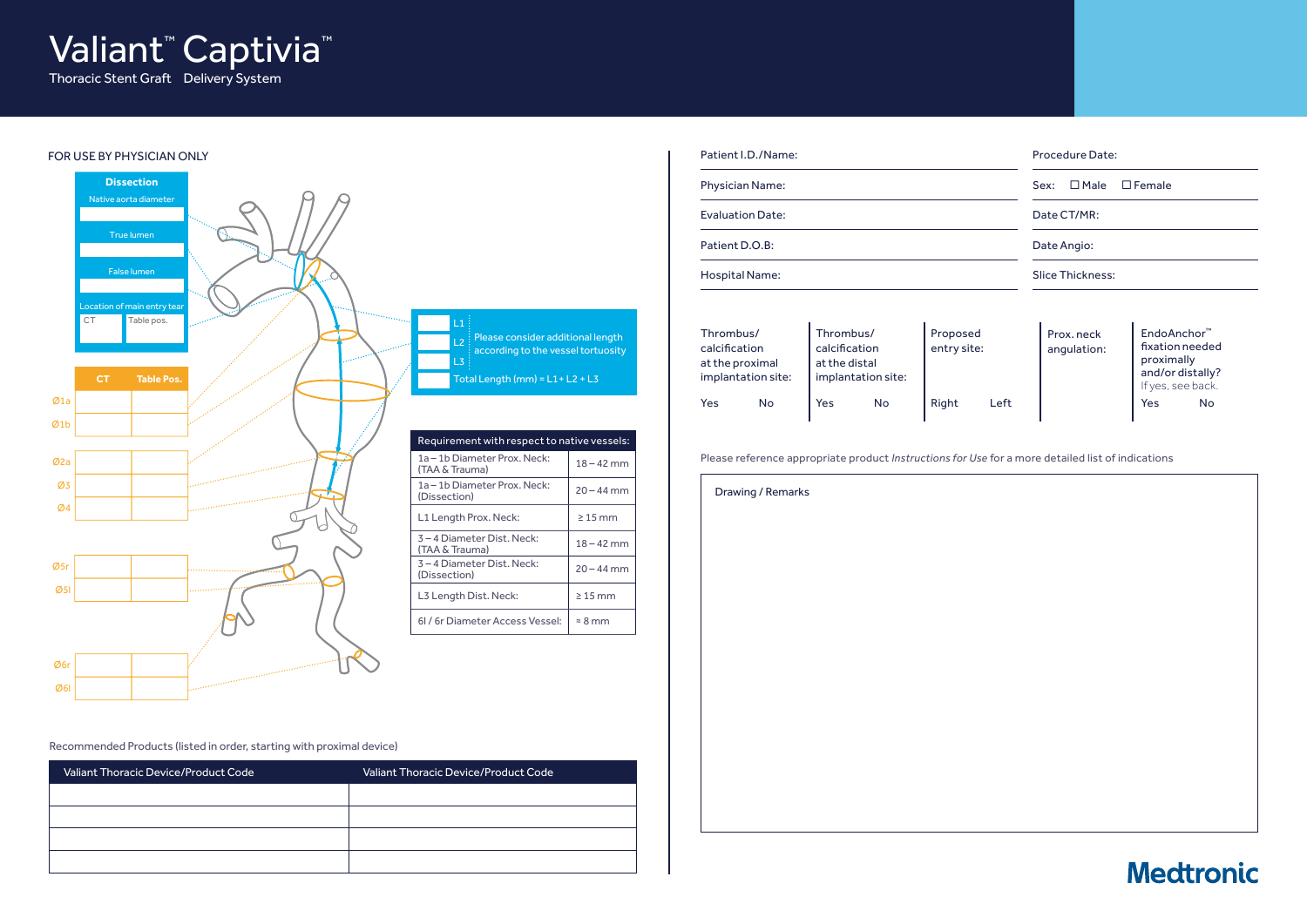#### PROXIMAL FREEFLO STRAIGHT

|             | Proximal<br>Graft<br>(mm) | <b>Distal</b><br>Graft<br>Diameter Diameter<br>(mm) | <b>Distal</b><br>Design |     |           | Catheter<br>Outer<br>Diameter<br>(F) | Stent<br>Graft<br>Covered<br>Length<br>(mm) |
|-------------|---------------------------|-----------------------------------------------------|-------------------------|-----|-----------|--------------------------------------|---------------------------------------------|
| <b>VAMF</b> | 22                        | 22                                                  | C                       | 100 | <b>TE</b> | 22                                   | 112                                         |
| <b>VAMF</b> | 24                        | 24                                                  | $\overline{C}$          | 100 | <b>TE</b> | 22                                   | 112                                         |
| <b>VAMF</b> | 26                        | 26                                                  | C                       | 100 | <b>TE</b> | 22                                   | 112                                         |
| <b>VAMF</b> | 28                        | 28                                                  | Ċ                       | 100 | <b>TE</b> | 22                                   | 117                                         |
| <b>VAMF</b> | 30                        | 30                                                  | Ċ                       | 100 | TE        | 22                                   | 117                                         |
| <b>VAMF</b> | 32                        | 32                                                  | Ċ                       | 100 | TE        | 22                                   | 117                                         |
| <b>VAMF</b> | 34                        | 34                                                  | $\overline{C}$          | 100 | <b>TE</b> | 24                                   | 107                                         |
| <b>VAMF</b> | 36                        | 36                                                  | $\overline{C}$          | 100 | <b>TE</b> | 24                                   | 107                                         |
| <b>VAMF</b> | 38                        | 38                                                  | Ċ                       | 100 | TE        | 24                                   | 107                                         |
| <b>VAMF</b> | 40                        | 40                                                  | Ċ                       | 100 | <b>TE</b> | 24                                   | 107                                         |
| <b>VAMF</b> | 42                        | 42                                                  | Ċ                       | 100 | <b>TE</b> | 25                                   | 112                                         |
| <b>VAMF</b> | 44                        | 44                                                  | Ċ                       | 100 | TE        | 25                                   | 112                                         |
| <b>VAMF</b> | 46                        | 46                                                  | Ċ                       | 100 | TE        | 25                                   | 112                                         |
| <b>VAMF</b> | 22                        | 22                                                  | Ċ                       | 150 | TE        | 22                                   | 152                                         |
| <b>VAMF</b> | 24                        | 24                                                  | Ċ                       | 150 | TE        | 22                                   | 152                                         |
| <b>VAMF</b> | 26                        | 26                                                  | Ċ                       | 150 | <b>TE</b> | 22                                   | 152                                         |
| <b>VAMF</b> | 28                        | 28                                                  | $\overline{C}$          | 150 | <b>TE</b> | 22                                   | 157                                         |
| <b>VAMF</b> | 30                        | 30                                                  | $\overline{C}$          | 150 | <b>TE</b> | 22                                   | 157                                         |
| <b>VAMF</b> | 32                        | 32                                                  | $\mathsf{C}$            | 150 | <b>TE</b> | 22                                   | 157                                         |
| <b>VAMF</b> | 34                        | 34                                                  | Ċ                       | 150 | <b>TE</b> | 24                                   | 167                                         |
| <b>VAMF</b> | 36                        | 36                                                  | C                       | 150 | <b>TE</b> | 24                                   | 167                                         |
| <b>VAMF</b> | 38                        | 38                                                  | Ċ                       | 150 | <b>TE</b> | 24                                   | 167                                         |
| <b>VAMF</b> | 40                        | 40                                                  | C                       | 150 | TE        | 24                                   | 167                                         |
| <b>VAMF</b> | 42                        | 42                                                  | Ċ                       | 150 | TE        | 25                                   | 157                                         |
| <b>VAMF</b> | 44                        | 44                                                  | Ċ                       | 150 | <b>TE</b> | 25                                   | 157                                         |
| <b>VAMF</b> | 46                        | 46                                                  | Ċ                       | 150 | <b>TE</b> | 25                                   | 162                                         |
| <b>VAMF</b> | 30                        | 30                                                  | Ċ                       | 200 | TE        | 22                                   | 192                                         |
| <b>VAMF</b> | 32                        | 32                                                  | $\overline{C}$          | 200 | <b>TE</b> | 22                                   | 192                                         |
| <b>VAMF</b> | 34                        | 34                                                  | Ċ                       | 200 | TE        | 24                                   | 212                                         |
| <b>VAMF</b> | 36                        | 36                                                  | Ċ                       | 200 | TE        | 24                                   | 207                                         |
| <b>VAMF</b> | 38                        | 38                                                  | Ċ                       | 200 | TE        | 24                                   | 207                                         |
| <b>VAMF</b> | 40                        | 40                                                  | Ċ                       | 200 | TE        | 24                                   | 212                                         |
| <b>VAMF</b> | 42                        | 42                                                  | Ċ                       | 200 | <b>TE</b> | 25                                   | 207                                         |
| <b>VAMF</b> | 44                        | 44                                                  | C                       | 200 | <b>TE</b> | 25                                   | 212                                         |
| <b>VAMF</b> | 46                        | 46                                                  | Ċ                       | 200 | TE        | 25                                   | 212                                         |

#### CLOSED WEB STRAIGHT

|             | Proximal<br>Graft<br>(mm) | <b>Distal</b><br>Graft<br>Diameter Diameter<br>(mm) | <b>Distal</b><br>Design |     |           | Catheter<br>Outer<br><b>Diameter</b><br>(F) | <b>Stent</b><br>Graft<br>Covered<br>Length<br>(mm) |
|-------------|---------------------------|-----------------------------------------------------|-------------------------|-----|-----------|---------------------------------------------|----------------------------------------------------|
| <b>VAMC</b> | 22                        | 22                                                  | C                       | 100 | <b>TE</b> | 22                                          | 105                                                |
| <b>VAMC</b> | 24                        | 24                                                  | $\overline{C}$          | 100 | <b>TE</b> | 22                                          | 105                                                |
| <b>VAMC</b> | 26                        | 26                                                  | Ċ                       | 100 | <b>TE</b> | 22                                          | 105                                                |
| <b>VAMC</b> | 28                        | 28                                                  | Ċ                       | 100 | <b>TE</b> | 22                                          | 110                                                |
| <b>VAMC</b> | 30                        | 30                                                  | Ċ                       | 100 | TE        | 22                                          | 110                                                |
| <b>VAMC</b> | 32                        | 32                                                  | Ċ                       | 100 | <b>TE</b> | 22                                          | 110                                                |
| <b>VAMC</b> | 34                        | 34                                                  | Ċ                       | 100 | <b>TE</b> | 24                                          | 100                                                |
| <b>VAMC</b> | 36                        | 36                                                  | Ċ                       | 100 | TE        | 24                                          | 100                                                |
| <b>VAMC</b> | 38                        | 38                                                  | Ċ                       | 100 | <b>TE</b> | 24                                          | 100                                                |
| <b>VAMC</b> | 40                        | 40                                                  | $\overline{C}$          | 100 | <b>TE</b> | 24                                          | 100                                                |
| <b>VAMC</b> | 42                        | 42                                                  | Ċ                       | 100 | <b>TE</b> | 25                                          | 105                                                |
| <b>VAMC</b> | 44                        | 44                                                  | Ċ                       | 100 | <b>TE</b> | 25                                          | 105                                                |
| <b>VAMC</b> | 46                        | 46                                                  | Ċ                       | 100 | TE        | 25                                          | 105                                                |
| <b>VAMC</b> | 22                        | 22                                                  | Ċ                       | 150 | TE        | 22                                          | 145                                                |
| <b>VAMC</b> | 24                        | 24                                                  | Ċ                       | 150 | <b>TE</b> | 22                                          | 145                                                |
| <b>VAMC</b> | 26                        | 26                                                  | Ċ                       | 150 | <b>TE</b> | 22                                          | 145                                                |
| <b>VAMC</b> | 28                        | 28                                                  | Ċ                       | 150 | <b>TE</b> | 22                                          | 150                                                |
| <b>VAMC</b> | 30                        | 30                                                  | $\overline{C}$          | 150 | <b>TE</b> | 22                                          | 150                                                |
| <b>VAMC</b> | 32                        | 32                                                  | Ċ                       | 150 | <b>TE</b> | 22                                          | 150                                                |
| <b>VAMC</b> | 34                        | 34                                                  | Ċ                       | 150 | <b>TE</b> | 24                                          | 160                                                |
| <b>VAMC</b> | 36                        | 36                                                  | Ċ                       | 150 | TE        | 24                                          | 160                                                |
| <b>VAMC</b> | 38                        | 38                                                  | Ċ                       | 150 | <b>TE</b> | 24                                          | 160                                                |
| <b>VAMC</b> | 40                        | 40                                                  | Ċ                       | 150 | <b>TE</b> | 24                                          | 160                                                |
| <b>VAMC</b> | 42                        | 42                                                  | $\overline{C}$          | 150 | <b>TE</b> | 25                                          | 150                                                |
| <b>VAMC</b> | 44                        | 44                                                  | Ċ                       | 150 | <b>TE</b> | 25                                          | 150                                                |
| <b>VAMC</b> | 46                        | 46                                                  | Ċ                       | 150 | <b>TE</b> | 25                                          | 155                                                |
| <b>VAMC</b> | 30                        | 30                                                  | $\overline{C}$          | 200 | <b>TE</b> | 22                                          | 185                                                |
| <b>VAMC</b> | 32                        | 32                                                  | $\overline{C}$          | 200 | <b>TE</b> | 22                                          | 185                                                |
| <b>VAMC</b> | 34                        | 34                                                  | $\overline{C}$          | 200 | TE        | 24                                          | 205                                                |
| <b>VAMC</b> | 36                        | 36                                                  | Ċ                       | 200 | TE        | 24                                          | 200                                                |
| <b>VAMC</b> | 38                        | 38                                                  | Ċ                       | 200 | <b>TE</b> | 24                                          | 200                                                |
| <b>VAMC</b> | 40                        | 40                                                  | $\overline{C}$          | 200 | <b>TE</b> | 24                                          | 205                                                |
| <b>VAMC</b> | 42                        | 42                                                  | $\overline{C}$          | 200 | <b>TE</b> | 25                                          | 200                                                |
| <b>VAMC</b> | 44                        | 44                                                  | Ċ                       | 200 | <b>TE</b> | 25                                          | 205                                                |
| <b>VAMC</b> | 46                        | 46                                                  | $\overline{C}$          | 200 | <b>TE</b> | 25                                          | 205                                                |

### heli-fx™ thoracic recommended

number of EndoAnchor™ implants

■ The following is recommended based on internal testing<br>■ Additional or fewer EndoAnchor implants may be placed at physician discretion

|                                                     | Recommended Minimum Number of EndoAnchor Implants<br><b>Graft Angulation</b> |                                  |                              |  |  |  |  |  |
|-----------------------------------------------------|------------------------------------------------------------------------------|----------------------------------|------------------------------|--|--|--|--|--|
| <b>Aortic Neck Diameter</b><br>(Proximal or Distal) | $\leq 60^{\circ}$                                                            | $>60^{\circ}$ and $< 75^{\circ}$ | $>75^\circ$ and $< 90^\circ$ |  |  |  |  |  |
| $\leq$ 29mm                                         |                                                                              |                                  |                              |  |  |  |  |  |
| $30 - 32$ mm                                        |                                                                              |                                  |                              |  |  |  |  |  |
| $33-36$ mm                                          |                                                                              |                                  |                              |  |  |  |  |  |
| $37 - 40$ mm                                        |                                                                              |                                  |                              |  |  |  |  |  |
| $>40$ mm                                            |                                                                              |                                  |                              |  |  |  |  |  |

Sizing of the anatomy and EndoAnchor decisions are the responsibility of the physician

#### Proximal freeflo tapered

|             | Proximal<br>Graft<br><b>Diameter</b><br>(mm) | <b>Distal</b><br>Graft<br>Diameter<br>(mm) | <b>Distal</b><br>Design |     |           | Catheter<br>Outer<br>Diameter<br>(F) | <b>Stent Graft</b><br>Covered<br>Length<br>(mm) |
|-------------|----------------------------------------------|--------------------------------------------|-------------------------|-----|-----------|--------------------------------------|-------------------------------------------------|
| <b>VAMF</b> | 26                                           | 22                                         | С                       | 150 | <b>TE</b> | 22                                   | 152                                             |
| <b>VAMF</b> | 28                                           | 24                                         | С                       | 150 | <b>TE</b> | 22                                   | 157                                             |
| <b>VAMF</b> | 30                                           | 26                                         | С                       | 150 | <b>TE</b> | 22                                   | 157                                             |
| <b>VAMF</b> | 32                                           | 28                                         | С                       | 150 | <b>TE</b> | 22                                   | 157                                             |
| <b>VAMF</b> | 34                                           | 30                                         | С                       | 150 | <b>TE</b> | 24                                   | 167                                             |
| <b>VAMF</b> | 36                                           | 32                                         | С                       | 150 | <b>TE</b> | 24                                   | 167                                             |
| <b>VAMF</b> | 38                                           | 34                                         | С                       | 150 | <b>TE</b> | 24                                   | 167                                             |
| <b>VAMF</b> | 40                                           | 36                                         | С                       | 150 | <b>TE</b> | 24                                   | 167                                             |
| <b>VAMF</b> | 42                                           | 38                                         | С                       | 150 | <b>TE</b> | 25                                   | 157                                             |
| <b>VAMF</b> | 44                                           | 40                                         | С                       | 150 | <b>TE</b> | 25                                   | 157                                             |
| <b>VAMF</b> | 46                                           | 42                                         | Ċ                       | 150 | <b>TE</b> | 25                                   | 162                                             |

#### DISTAL BARE SPRING STRAIGHT

|             | Proximal<br>Graft<br><b>Diameter</b><br>(mm) | <b>Distal</b><br>Graft<br><b>Diameter</b><br>(mm) | <b>Distal</b><br>Design |     |           | Catheter<br>Outer<br><b>Diameter</b><br>(F) | <b>Stent Graft</b><br>Covered<br>Length<br>(mm) |
|-------------|----------------------------------------------|---------------------------------------------------|-------------------------|-----|-----------|---------------------------------------------|-------------------------------------------------|
| VAMC        | 22                                           | 22                                                | B                       | 100 | <b>TE</b> | 22                                          | 112                                             |
| VAMC        | 24                                           | 24                                                | B                       | 100 | <b>TE</b> | 22                                          | 112                                             |
| <b>VAMC</b> | 26                                           | 26                                                | B                       | 100 | <b>TE</b> | 22                                          | 112                                             |
| <b>VAMC</b> | 28                                           | 28                                                | B                       | 100 | <b>TE</b> | 22                                          | 117                                             |
| <b>VAMC</b> | 30                                           | 30                                                | B                       | 100 | <b>TE</b> | 22                                          | 117                                             |
| <b>VAMC</b> | 32                                           | 32                                                | B                       | 100 | <b>TE</b> | 22                                          | 117                                             |
| <b>VAMC</b> | 34                                           | 34                                                | B                       | 100 | <b>TE</b> | 24                                          | 107                                             |
| <b>VAMC</b> | 36                                           | 36                                                | B                       | 100 | <b>TE</b> | 24                                          | 107                                             |
| <b>VAMC</b> | 38                                           | 38                                                | B                       | 100 | <b>TE</b> | 24                                          | 107                                             |
| <b>VAMC</b> | 40                                           | 40                                                | B                       | 100 | <b>TE</b> | 24                                          | 107                                             |
| <b>VAMC</b> | 42                                           | 42                                                | B                       | 100 | <b>TE</b> | 25                                          | 112                                             |
| <b>VAMC</b> | 44                                           | 44                                                | B                       | 100 | <b>TE</b> | 25                                          | 112                                             |
| <b>VAMC</b> | 46                                           | 46                                                | B                       | 100 | TE        | 25                                          | 112                                             |

#### CLOSED WEB TAPERED

|             | Proximal<br>Graft<br>Diameter<br>(mm) | <b>Distal</b><br>Graft<br><b>Diameter</b><br>(mm) | <b>Distal</b><br>Design |     |           | Catheter<br>Outer<br><b>Diameter</b><br>(F) | <b>Stent Graft</b><br>Covered<br>Length<br>(mm) |
|-------------|---------------------------------------|---------------------------------------------------|-------------------------|-----|-----------|---------------------------------------------|-------------------------------------------------|
| <b>VAMC</b> | 26                                    | 22                                                | C                       | 150 | TE        | 22                                          | 150                                             |
| <b>VAMC</b> | 28                                    | 24                                                | C                       | 150 | <b>TE</b> | 22                                          | 150                                             |
| <b>VAMC</b> | 30                                    | 26                                                | C                       | 150 | TE        | 22                                          | 150                                             |
| <b>VAMC</b> | 32                                    | 28                                                | С                       | 150 | <b>TE</b> | 22                                          | 150                                             |
| <b>VAMC</b> | 34                                    | 30                                                | C                       | 150 | <b>TE</b> | 24                                          | 160                                             |
| <b>VAMC</b> | 36                                    | 32                                                | C                       | 150 | <b>TE</b> | 24                                          | 160                                             |
| <b>VAMC</b> | 38                                    | 34                                                | C                       | 150 | <b>TE</b> | 24                                          | 160                                             |
| <b>VAMC</b> | 40                                    | 36                                                | C                       | 150 | <b>TE</b> | 24                                          | 160                                             |
| <b>VAMC</b> | 42                                    | 38                                                | C                       | 150 | <b>TE</b> | 25                                          | 150                                             |
| <b>VAMC</b> | 44                                    | 40                                                | C                       | 150 | <b>TE</b> | 25                                          | 150                                             |
| <b>VAMC</b> | 46                                    | 42                                                | Ċ                       | 150 | TE        | 25                                          | 155                                             |